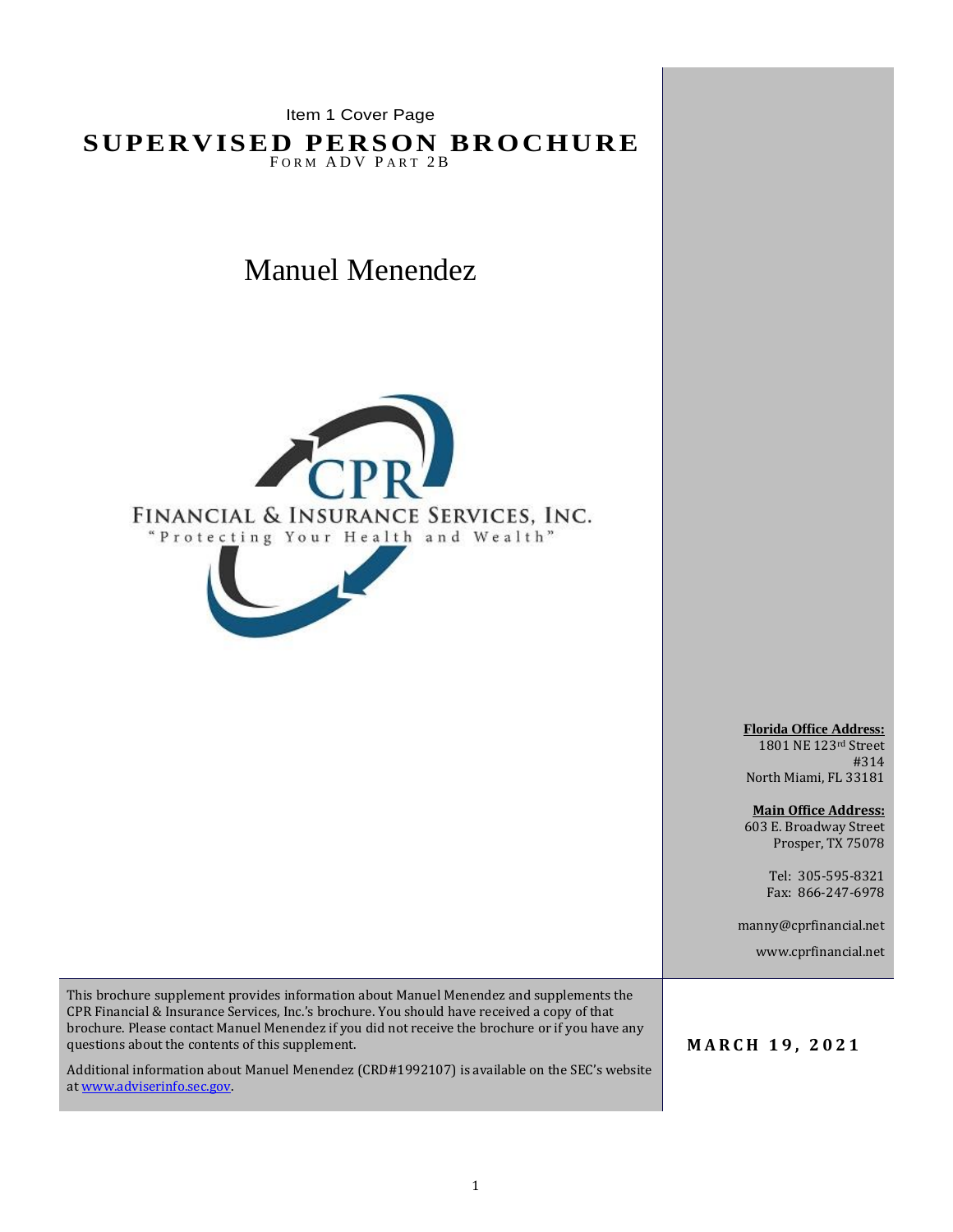# **Brochure Supplement (Part 2B of Form ADV) Additional Investment Advisor Representative - Manuel Menendez ("Manny")**

• Year of birth: 1961

**Item 2 Educational Background and Business Experience** Educational Background:

- Florida International University; Attended 1982-1985
- Miami Dade College; Associates in Arts Degree; 1981 Business Experience:
	- Investment Advisor Representative; CPR Financial & Insurance Services, Inc. (11/2015 - Present)
	- Independent Insurance Agent; (10/2015 Present)
	- Insurance Agent; HBW Insurance & Financial Services, Inc. (02/2010 11/2015)
	- Investment Advisor Representative; HBW Advisory Services LLC (10/2010 11/2015)
	- Registered Representative; HBW Securities LLC (07/2010 12/2012)
	- Registered Representative; PFS Investments Inc. (12/1989 03/2010)
	- Regional Vice President; Primerica Financial Services (08/1988 03/2010)

## **Item 3 Disciplinary Information**

None to report.

### **Item 4 Other Business Activities**

Mr. Menendez has financial industry affiliated business activities as an insurance agent. He is licensed to sell, for sales commissions, insurance products. Greater than 75% of his time is spent in these activities. From time to time he offers clients advice or products from these affiliations.

These practices represent conflicts of interest because it gives Mr. Menendez an incentive to recommend products based on the commission amount received. This conflict is mitigated by disclosures, procedures, and the firm's Fiduciary obligation to place the best interest of the client first and the clients are not required to purchase any products. Clients have the right to purchase these products through another insurance agent of their choosing.

### **Item 5 Additional Compensation**

Mr. Menendez receives commission from the sale of insurance products, but he does not receive any performance based fees.

Manny Menendez may receive certain benefits from Gradient Investments, LLC (and/or its affiliated companies) based on achieving certain production thresholds. These thresholds are not based on the sale of any specific product or specific product type. These incentives include marketing assistance, access to technology, office support, and business trainings and trips. While some of these benefit the client, such as technology and training, some do not. This creates a conflict of interest because it gives an incentive to the representative to meet this threshold. This conflict is mitigated by disclosures, procedures and the firm's fiduciary obligation to place the best interest of the Client first. Clients are not required to use Gradient Investments, LLC or any of its affiliated companies.